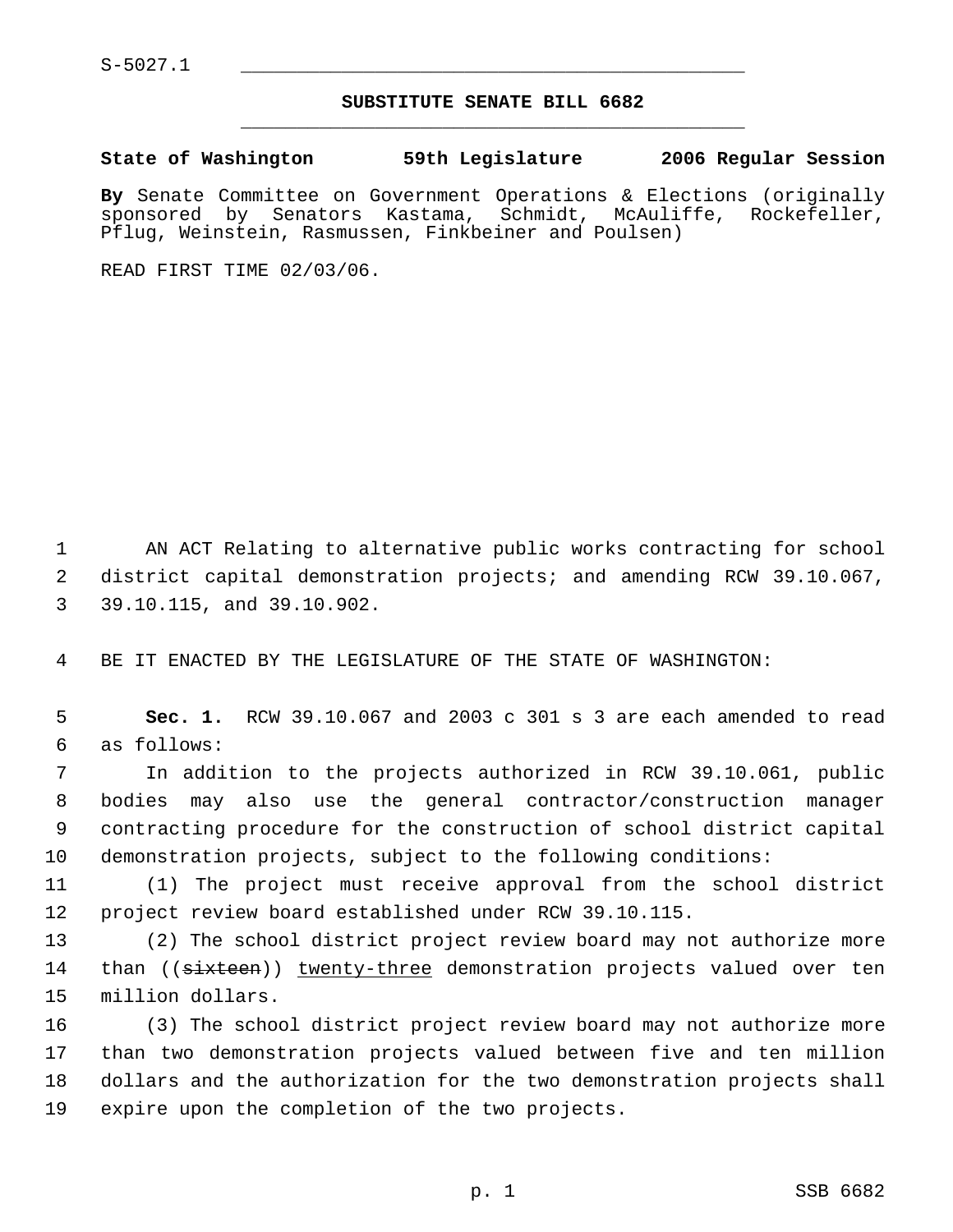**Sec. 2.** RCW 39.10.115 and 2001 c 328 s 4 are each amended to read as follows:

 (1) The school district project review board is established to review school district proposals submitted by school districts to use alternative public works contracting procedures. The board shall select and approve qualified projects based upon an evaluation of the information submitted by the school district under subsection (2) of this section. After July 1, 2001, any appointments for full terms or to fill a vacancy shall be made by the governor and shall include the following representatives, each having experience with public works or commercial construction: One representative from the office of the superintendent of public instruction; one representative from the office of financial management; two representatives from the construction industry, one of whom works for a construction company with gross annual revenues of twenty million dollars or less; one 16 representative from the specialty contracting industry; one 17 representative from organized labor; one representative from the design industry; one representative from a public body previously authorized under this chapter to use an alternative public works contracting procedure who has experience using such alternative contracting procedures; one representative from school districts with ten thousand or more annual average full-time equivalent pupils; and one representative from school districts with fewer than ten thousand average full-time equivalent pupils. Each member shall be appointed for a term of three years, with the first three-year term commencing after June 8, 2000. Any member of the school district project review board who is directly affiliated with any applicant before the board must recuse him or herself from consideration of the application.

 (2) A school district seeking to use alternative contracting procedures authorized under this chapter shall file an application with the school district project review board. The application form shall require the district to submit a detailed statement of the proposed project, including the school district's name; student population based upon October full-time equivalents; the current projected total budget for the project, including the estimated construction costs, costs for professional services, equipment and furnishing costs, off-site costs, contract administration costs, and other related project costs; the anticipated project design and construction schedule; a summary of the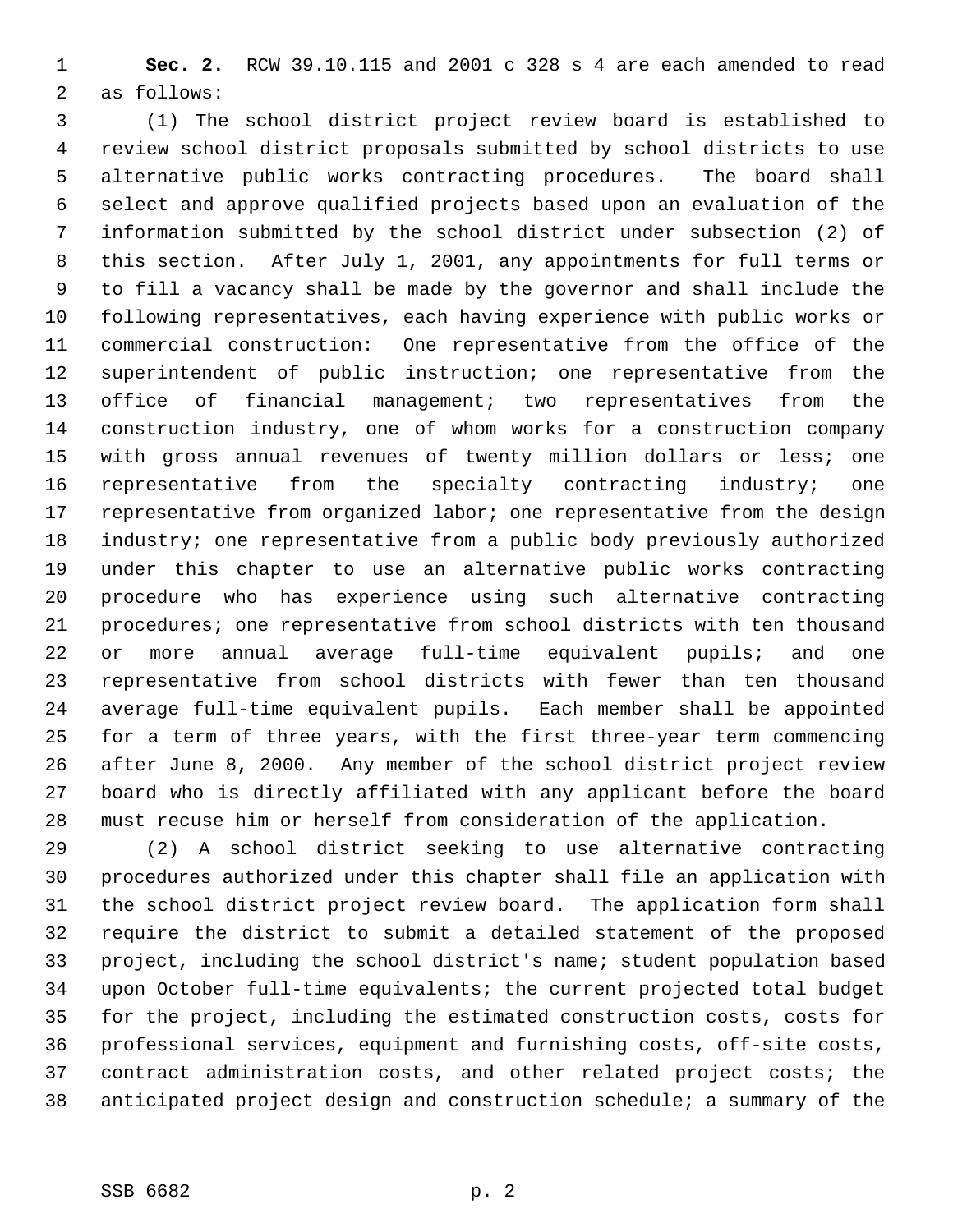school district's construction activity for the preceding six years; and an explanation of why the school district believes the use of an alternative contracting procedure is in the public interest and why the school district is qualified to use an alternative contracting procedure, including a summary of the relevant experience of the school district's management team. The applicant shall also provide in a timely manner any other information concerning implementation of projects under this chapter requested by the school district project review board to assist in its consideration.

 (3) Any school district whose application is approved by the school district project review board shall comply with the public notification and review requirements in RCW 39.10.030.

 (4) Any school district whose application is approved by the school district project review board shall not use as an evaluation factor whether a contractor submitting a bid for the approved project has had prior general contractor/construction manager procedure experience.

 (5) The school district project review board shall prepare and 18 issue a report reviewing the use of the alternative public works contracting procedures by school districts. The board shall report to 20 the capital projects advisory review board created under RCW 39.10.810 21 at least thirty days before January 8, 2007.

 **Sec. 3.** RCW 39.10.902 and 2005 c 469 s 5 are each amended to read as follows: The following acts or parts of acts, as now existing or hereafter amended, are each repealed, effective July 1, 2007: (1) RCW 39.10.010 and 1994 c 132 s 1; (2) RCW 39.10.020 and 2005 c 469 s 3, 2003 c 352 s 1, 2003 c 301 s 2, 2003 c 300 s 3, 2001 c 328 s 1, 2000 c 209 s 1, 1997 c 376 s 1, & 1994 c 132 s 2; (3) RCW 39.10.030 and 1997 c 376 s 2 & 1994 c 132 s 3; (4) RCW 39.10.040 and 1994 c 132 s 4; (5) RCW 39.10.051 and 2003 c 352 s 2, 2003 c 300 s 4, 2002 c 46 s 1, & 2001 c 328 s 2; (6) RCW 39.10.061 and 2003 c 352 s 3, 2003 c 300 s 5, 2002 c 46 s 2, & 2001 c 328 s 3; (7) RCW 39.10.065 and 1997 c 376 s 5;